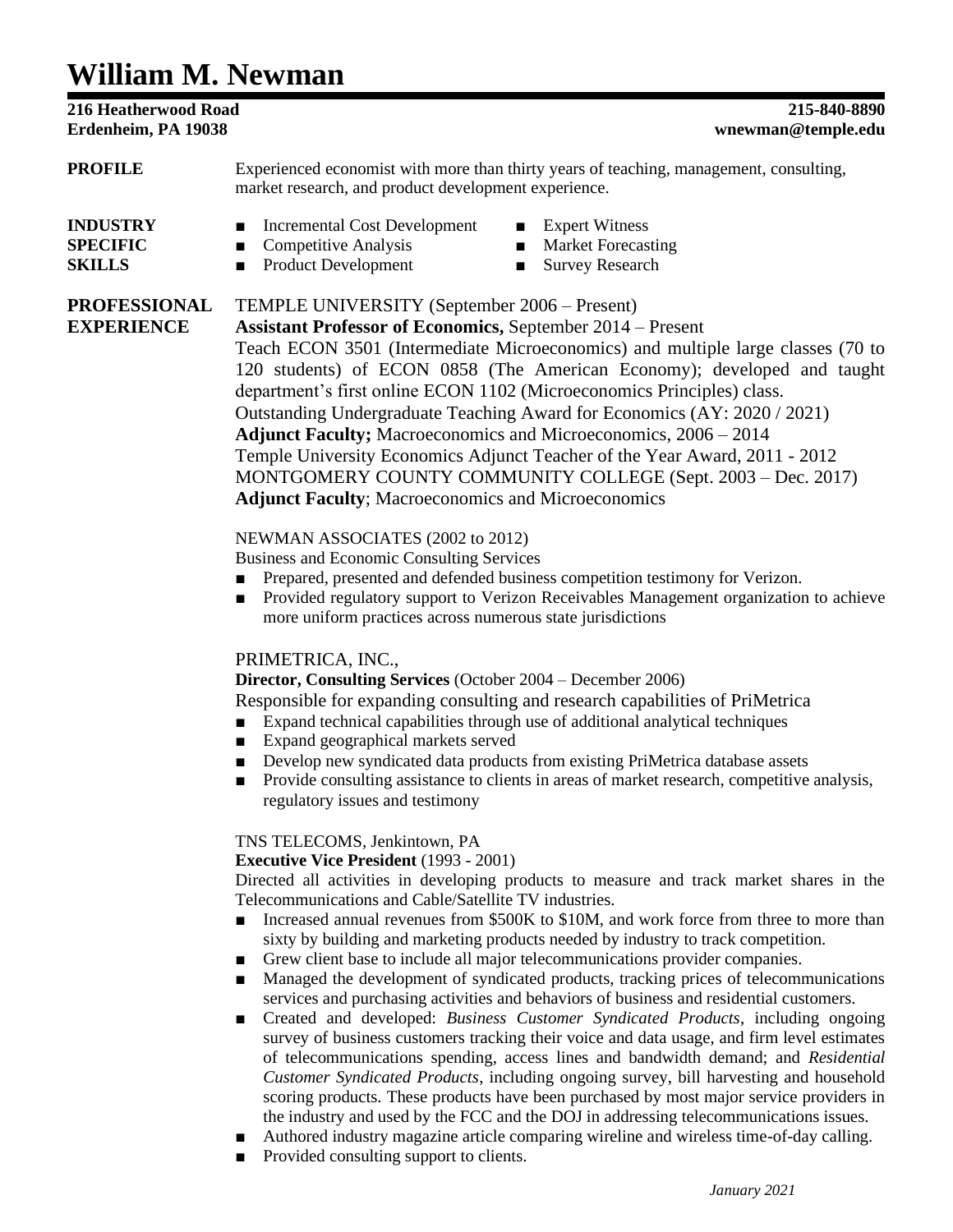# BELL ATLANTIC, Philadelphia, PA

**Director/District Staff Manager** (1990 - 1993)

Managed Regulatory District organization, analyzed rate structure issues influenced by the regulatory/external environment, and directed the development of product and service prices.

- Coordinated activities of legal, marketing, financial, service cost, and product management personnel to meet regulatory and marketing objectives. Achieved 24 hour approval time for Centrex custom pricing proposals.
- Identified issues; prepared, administered and interpreted tariffs; analyzed regulatory rules and procedures; and determined revenue impact of all intrastate rate changes and introduction of new products and services. Prepared and presented testimony supporting all new rates and underlying incremental costs.

#### **District Staff Manager** (1985 - 1990)

Managed Product Management District organization, developed and presented testimony supporting rate structure proposals in Pennsylvania and Delaware.

■ Assessed the competitive, technological and regulatory environments to establish marketbased rates and flexible pricing for all intrastate products and services.

#### **District Staff Manager** (1984 - 1985)

Developed plans and strategies to enable regulated subsidiaries to achieve corporate cost of capital objectives.

■ Formulated and coordinated cost of capital and financial policy portions of rate filings in New Jersey, Pennsylvania and Delaware.

#### **District Staff Manager** (1982 - 1984)

Managed staff of twenty-five developing corporate revenue forecast, and the integration of the forecast with specific product, accounting, marketing and engineering forecasts.

- Provided Product Management organization with demand analyses, competitive analyses, economic analyses, quantitative forecasting and data support.
- Estimated the revenue contribution of carrier access charges for initial FCC filing (1983), including first discussion and quantification of service bypass.
- Prepared demand response revenue estimates for rate filings and served as rebuttal witness.

#### AT&T, New York, NY 3 years 3 years 3

**District Staff Manager** (2 years)

Consulted with all Bell System operating companies for econometric demand analysis and forecasting.

■ Developed and taught courses in demand analysis and forecasting to all levels of management.

#### **Staff Supervisor** (1 year)

Managed econometric cost study estimating the incremental cost of access, local and toll usage for use in AT&T anti-trust case.

### BELL OF PENNSYLVANIA/DIAMOND STATE TELEPHONE, Philadelphia, PA 4 years **Senior Administrative Assistant**

Consulted on demand analysis, economic analysis and forecasting to all departments.

Constructed econometric demand models used in general rate case filings by Bell of Pennsylvania and Diamond State Telephone.

# **EDUCATION** TEMPLE UNIVERSITY, Philadelphia, PA

**A.B.D. in Economics** (concentration in econometrics and industrial organization) **M.A. in Economics B.B.A. in Economics**